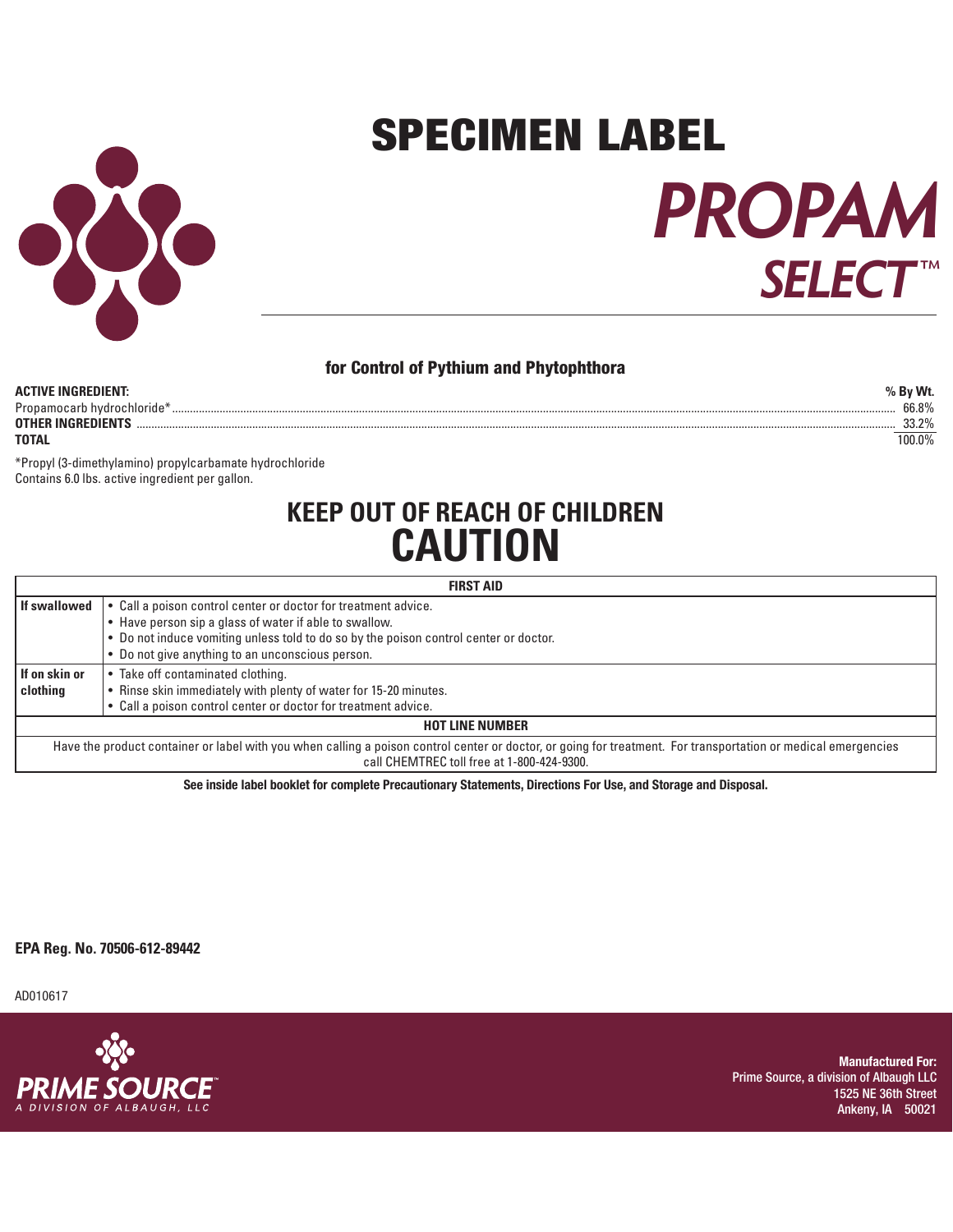#### **PRECAUTIONARY STATEMENTS HAZARDS TO HUMANS AND DOMESTIC ANIMALS CAUTION**

Harmful if swallowed or absorbed through the skin. Avoid contact with skin or clothing. Wash thoroughly with soap and water after handling and before eating, drinking, chewing gum or using tobacco.

#### **PERSONAL PROTECTIVE EQUIPMENT (PPE)**

#### **Applicators and other handlers must wear:**

- Long-sleeved shirt and long pants
- Chemical resistant gloves made of any waterproof material.
- Shoes plus socks
- A chemical-resistant apron, if dipping cuttings

Follow manufacturer's instructions for cleaning/maintaining PPE. If no such instructions for washables exist, use detergent and hot water. Keep and wash PPE separately from other laundry.

#### **ENGINEERING CONTROLS STATEMENT**

When handlers use closed systems, closed cabs or aircraft in a manner that meets the requirements listed in the Worker Protection Standard (WPS) for agricultural pesticides [40 CFR 170.240(d)(4-6)], the handler PPE requirements may be reduced or modified as specified in the WPS.

#### **USER SAFETY RECOMMENDATIONS**

#### Users should:

- Wash hands before eating, drinking, chewing gum, using tobacco or using the toilet.
- Remove PPE immediately after handling this product. Wash the outside of gloves before removing. As soon as possible, wash thoroughly and change into clean clothing.
- Remove clothing/PPE immediately if pesticide gets inside. Then wash thoroughly and put on clean clothing.

#### **ENVIRONMENTAL HAZARDS**

For terrestrial uses: Do not apply directly to water, or to areas where surface water is present or to intertidal areas below the mean high water mark. Do not contaminate water when disposing of equipment washwater or rinsate.

#### **DIRECTIONS FOR USE**

It is a violation of Federal law to use this product in a manner inconsistent with its labeling. Do not apply this product in a way that will contact workers or other persons, either directly or through drift. Only protected handlers may be in the area during application. For any requirements specific to your State or Tribe, consult the agency in your State responsible for pesticide regulation.

#### **AGRICULTURAL USE REQUIREMENTS**

Use this product only in accordance with its labeling and with the Worker Protection Standard 40 CFR Part 170. This Standard contains requirements for the protection of agricultural workers on farms, forests, nurseries, and greenhouses, and handlers of agricultural pesticides. It contains requirements for training, decontamination, notification, and emergency assistance. It also contains specific instructions and exceptions pertaining to the statements on this label about personal protective equipment and restricted-entry interval. The requirements in this box only apply to uses of this product that are covered by the Worker Protection Standard.

Do not enter or allow worker entry into treated areas during the restricted-entry interval (REI) of 12 hours.

PPE required for early entry into treated areas that is permitted under the Worker Protection Standard and that involves contact with anything that has been treated, such as plants, soil or water is:

- Coveralls
- Chemical resistant gloves made of any waterproof material
- Shoes plus socks

#### **NON-AGRICULTURAL USE REQUIREMENTS**

The requirements in this box apply to uses of this product that are not within the scope of the Worker Protection Standard for agricultural pesticides (40 CFR Part 170). The WPS applies when this product is used to produce agricultural plants on farms, forests, nurseries, and greenhouses.

Do not enter or allow others to enter treated areas until spray deposit has dried completely.

#### **USE RESTRICTIONS**

Do not graze or feed clippings from treated areas to livestock. Do not apply this product through any type of irrigation system.

#### **PRODUCT INFORMATION**

PROPAM SELECT is a completely water miscible fungicide concentrate. PROPAM SELECT is intended for use on turfgrass, which is subject to Pythium Blight (Cottony Blight, Grease Spot). It may be used after germination to control Pythium damping-off in turf, or on established turf to prevent or control Pythium Blight. PROPAM does not afford broad-spectrum disease control for Rhizoctonia spp. (Brown Patch), Sclerotinia spp. (Dollarspot), or Helminthosporium spp. (Leafspot). Use a broad-spectrum fungicide if these diseases coexist with Pythium Blight. **COMPATIBILITY**: PROPAM SELECT is compatible with, iprodione, triadimefon, chlorothalonil, chlorpyrifos and thiram. For control of other soil- borne diseases such as Rhizoctonia spp. or Fusarium spp., PROPAM SELECT can be tank mixed with thiophanate-methyl. Use the full rate of each fungicide and follow all directions and restrictions appearing on the labels of these products. Follow most restrictive label requirements. Do not tank mix with any product that contains a prohibition on tank mixing.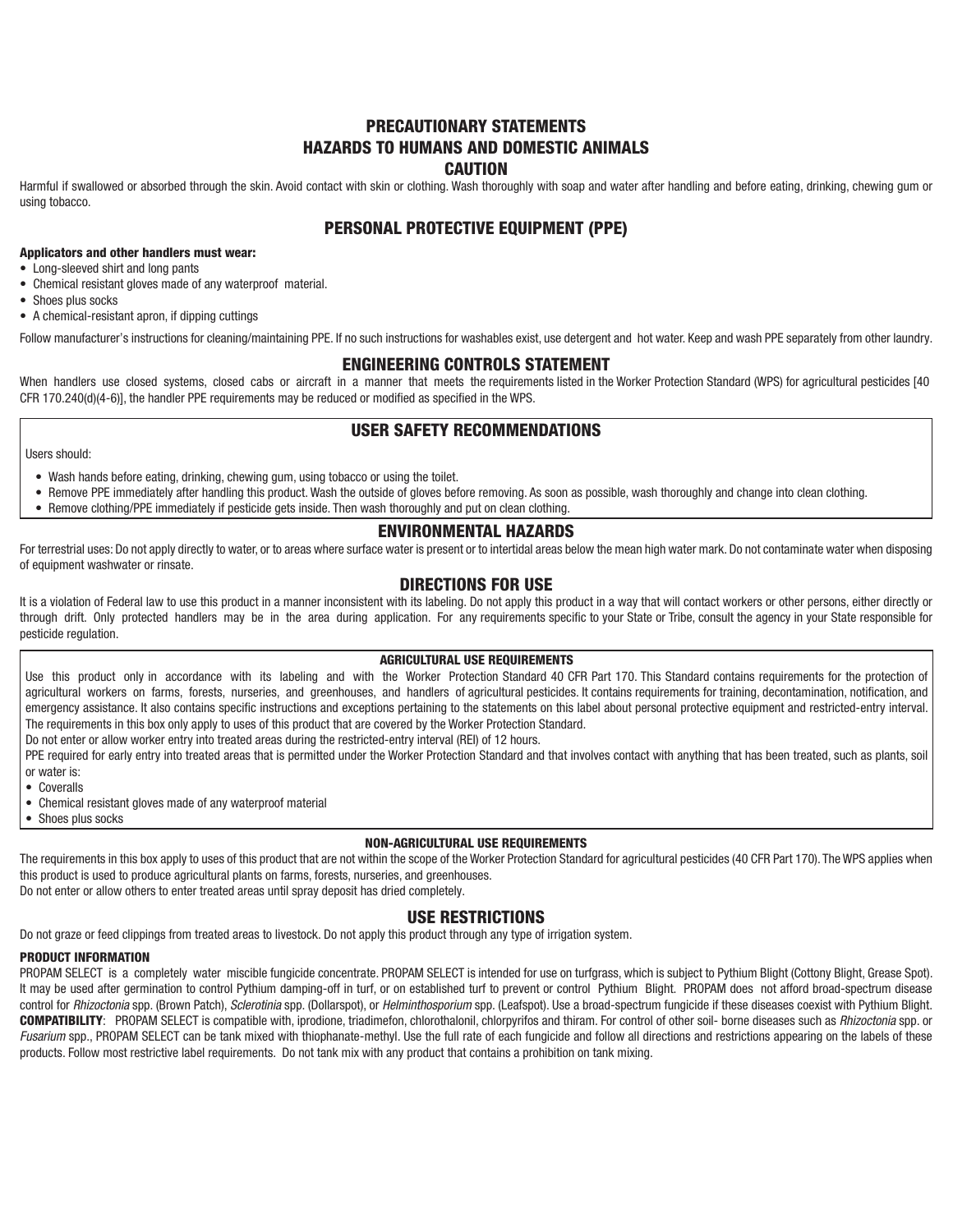#### **CROP USE DIRECTIONS**

| <b>CROP</b>                                                                                                                                                                                                                                                                                                                                                                                                                                                                                                                                           | <b>APPLICATION RATE</b><br><b>OF PROPAM SELECT</b>                                                     | <b>COMMENTS</b>                                                                                                                                                                                                                                                                                                                                                                                                                                                                                                                                                                                                                                                                                                                                                                                                                                                                                                                                                                                                                                                                          |  |  |  |
|-------------------------------------------------------------------------------------------------------------------------------------------------------------------------------------------------------------------------------------------------------------------------------------------------------------------------------------------------------------------------------------------------------------------------------------------------------------------------------------------------------------------------------------------------------|--------------------------------------------------------------------------------------------------------|------------------------------------------------------------------------------------------------------------------------------------------------------------------------------------------------------------------------------------------------------------------------------------------------------------------------------------------------------------------------------------------------------------------------------------------------------------------------------------------------------------------------------------------------------------------------------------------------------------------------------------------------------------------------------------------------------------------------------------------------------------------------------------------------------------------------------------------------------------------------------------------------------------------------------------------------------------------------------------------------------------------------------------------------------------------------------------------|--|--|--|
| <b>TURFGRASS:</b> For control of Pythium Blight and<br>Pythium Damping- Off on Established Turf and<br><b>Overseeded Areas</b>                                                                                                                                                                                                                                                                                                                                                                                                                        | <b>Preventive Treatment:</b><br>1.3 - 2 fluid ounces per<br>1,000 sq. ft. in 2 - 5<br>gallons of water | <b>ESTABLISHED TURF:</b> Apply as a preventive treatment during periods of high humidity favorable to<br>the development of Pythium Blight.                                                                                                                                                                                                                                                                                                                                                                                                                                                                                                                                                                                                                                                                                                                                                                                                                                                                                                                                              |  |  |  |
|                                                                                                                                                                                                                                                                                                                                                                                                                                                                                                                                                       | <b>Curative Treatment:</b><br>3 - 4 fluid ounces per<br>1,000 sq. ft. in $2 - 5$<br>gallons of water   | <b>OVERSEEDED AREAS:</b> Apply after germination to control Pythium Damping- Off.<br><b>RETREATMENT:</b> Retreat at $7 - 21$ day intervals if conditions remain favorable for disease<br>development. Use the lower rate for the shorter interval and the higher rate for the longer interval<br>within the application rate range. Under severe disease pressure conditions, use the highest<br>labeled rate and shortest interval.                                                                                                                                                                                                                                                                                                                                                                                                                                                                                                                                                                                                                                                     |  |  |  |
| Restrictions: Only for use on golf courses and sod farms. DO NOT USE ON SOD FARMS IN ARIZONA. Do not apply more than a total of 12 fl. oz. (equivalent to 0.57 lb a.i.) of<br>PROPAM SELECT per 1,000 sq. ft. per year (25 lbs a.i./acre/year).                                                                                                                                                                                                                                                                                                       |                                                                                                        |                                                                                                                                                                                                                                                                                                                                                                                                                                                                                                                                                                                                                                                                                                                                                                                                                                                                                                                                                                                                                                                                                          |  |  |  |
| <b>ORNAMENTALS:</b> For control of Pythium and<br>Phytophthora on ornamental plants: African Violet,<br>Ageratum, Alyssum, Aster, Azalea, Browallia, Carnation,<br>Celosia, Chrysanthemum, Coleus, Dahlia, Dusty Miller,<br>Easter Lily<br>Ferns, Geranium, Gloxinia, Impatiens, Lobelia,<br>Marigold, Pansy, Petunia, Poinsettia, Portulaca, Salvia,<br>Snapdragon, Verbena, Violet and Vinca<br>Ferns, Geranium, Gloxinia, Impatiens, Lobelia,<br>Marigold, Pansy, Petunia, Poinsettia, Portulaca, Salvia,<br>Snapdragon, Verbena, Violet and Vinca | 3 fluid ounces per 10<br>gallons of water<br>2 fluid ounces per 10                                     | PROPAM SELECT requires no agitation after initial mixing. Use PROPAM SELECT within one week of<br>mixing. PROPAM SELECT does not cause phytotoxic symptoms on the listed plants when used as<br>directed. Conduct trials on other ornamental species should be conducted before extensive use.<br>SEEDING: Apply to the seeding area using 3 quarts of solution per 10 sq. ft. Treat before sowing<br>of seeds requiring light and after covering of seeds requiring dark for germination. Do not apply<br>more than two applications per container per year. If a second application is needed, the minimum<br>retreatment interval is 7 days.<br>TRANSPLANTING SEEDLINGS: Apply to the transplanting area using 3 quarts of solution per 10<br>sq. ft. before transplanting.<br>Do not apply more than two applications per container per year. If a second application is needed,<br>retreat at a minimum of 7 days to 6 months depending on the plant species and cultural practice.<br>TRANSPLANTING CUTTINGS: Drench cutting bed using 2 gallons of solution per 10 sq. ft. before |  |  |  |
|                                                                                                                                                                                                                                                                                                                                                                                                                                                                                                                                                       | gallons of water                                                                                       | setting. Do not apply more than two applications per container per year. If two applications are<br>being made, do not exceed 31.5 fluid ounces of PROPAM SELECT per 1,000 sq. ft. per application.<br>If a second application is needed, retreat at a minimum of 7 days to 6 months depending on the<br>plant species and cultural practice.<br>POTTING: Dip bare root plants in the solution before potting. After potting, drench each pot at the<br>rate of 3.5 fluid ounces of solution per 4-inch pot. Do not exceed 31.5 fluid ounces of PROPAM<br>SELECT per 1,000 sq.ft. per application, and do not apply more than two applications per container<br>per year. If a second application is needed, retreat at a minimum of 7 days to 6 months depending<br>on the plant species and cultural practice.                                                                                                                                                                                                                                                                         |  |  |  |
| Restrictions:Only for use on commercially grown ornamentals in greenhouses and container-grown ornamentals in nurseries. Drench applications must be limited to soil directed<br>sprays. The maximum single application rate for ornamentals must be $\leq$ 82 lbs. ai/acre. Ornamental applications must be limited to no more than 2 applications/year and must not                                                                                                                                                                                 |                                                                                                        |                                                                                                                                                                                                                                                                                                                                                                                                                                                                                                                                                                                                                                                                                                                                                                                                                                                                                                                                                                                                                                                                                          |  |  |  |
| exceed the maximum yearly rate of 128 lbs. ai/acre/year. Foliar applications to ornamentals grown for cut flowers are prohibited.                                                                                                                                                                                                                                                                                                                                                                                                                     |                                                                                                        |                                                                                                                                                                                                                                                                                                                                                                                                                                                                                                                                                                                                                                                                                                                                                                                                                                                                                                                                                                                                                                                                                          |  |  |  |
| <b>WOODY ORNAMENTALS:</b> For control of Phytophthora<br>spp. on woody ornamentals                                                                                                                                                                                                                                                                                                                                                                                                                                                                    | 2.5 fluid ounces per 10<br>gallons of water                                                            | Drench each container at the rate of 5 quarts of solution per 10 sq. ft. of surface. Do not apply<br>more than two applications per container per year. If two applications are being made, do<br>not exceed 31.5 fluid ounces of PROPAM SELECT per 1,000 sq.ft. per application. If a second<br>application is needed, retreat at a minimum of 7 days to 6 months depending on the plant species<br>and cultural practice.                                                                                                                                                                                                                                                                                                                                                                                                                                                                                                                                                                                                                                                              |  |  |  |

### **STORAGE AND DISPOSAL**

**DO NOT** contaminate water, food or feed by storage and disposal.

**PESTICIDE STORAGE:** Store in original container and keep tightly closed. Store in a cool, dry, secure place.

**PESTICIDE DISPOSAL**: Wastes resulting from the use of this product may be disposed of on site or at an approved waste disposal facility.

**CONTAINER DISPOSAL**: Triple rinse (or equivalent). Then offer for recycling or reconditioning, or puncture and dispose of in a sanitary landfill, or by incineration, or, if allowed by State and local authorities, by burning. If burned, stay out of smoke.

**CONTAINER HANDLING: Nonrefillable Container:** Do not reuse or refill this container. Offer for recycling, if available. Clean container promptly after emptying.

**Nonrefillable container equal to or less than 5 gallons:** Triple rinse as follows: Empty the remaining contents into application equipment or a mix tank and drain for 10 seconds after the flow begins to drip. Fill the container ¼ full with water and recap. Shake for 10 seconds. Pour rinsate into application equipment or a mix tank or store rinsate for later use or disposal. Drain for 10 seconds after the flow begins to drip. Repeat this procedure two more times.